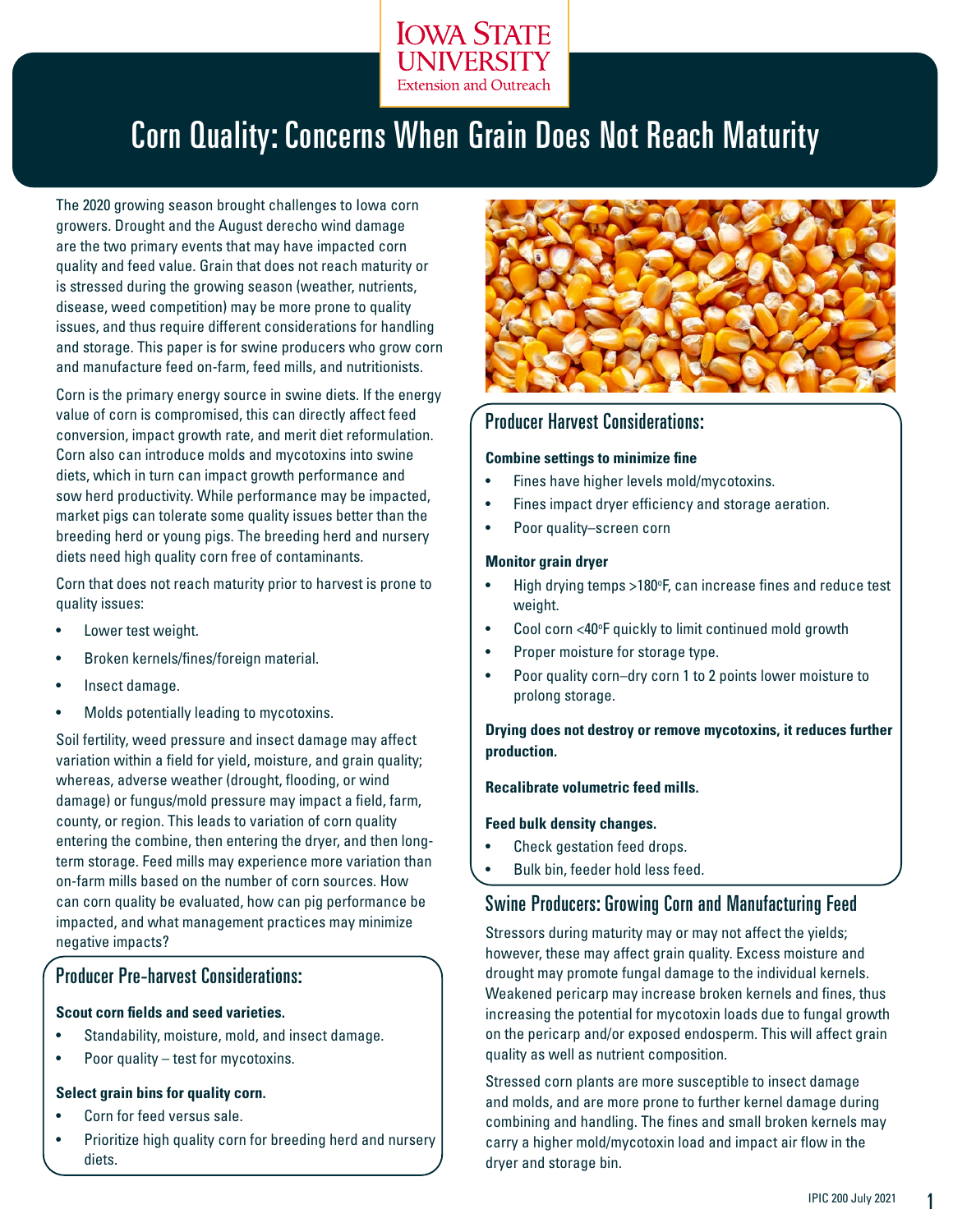# Corn Kernel Development<sup>1</sup>

Kernel components include the pericarp (seed coat), embryo (germ), and endosperm. The germ is a primary store of protein, minerals, and fat. The germ can be observed in the milk (R3) stage and grows and "hardens" through the dough (R4) stage. The endosperm contains primarily soft starch through milk (R3) and dough (R4) stage, which transforms to hard starch during dent (R5) stage. The endosperm stores starch and protein. If the seed is germinated, the growth of the embryo is supported by the enzymatic breakdown of the endosperm to solubilize sugars and amino acids. From time of germination, a seedling can survive for up to 14 days on the endosperm<sup>2</sup>.

Awareness of kernel development identifies how premature end-of-kernel growth can impact nutrient fill into the kernel. Harvested kernels containing a percentage of soft starch will have a lower density (lower test weight) than mature kernels with hard starch. The germ, primary store of corn oil, is fully developed before the endosperm is fully developed.

# Broken Kernels and Foreign Material

A southern Minnesota feed mill sampled received corn loads for broken kernel and foreign material (BKFM) to evaluate grinding characteristics, flow ability, mycotoxin contamination, and nutrient content of corn. Three BKFM classifications were established: low, average 1.1%; medium, average 4.4%; and high, average 7.9%. The 26 loads of "high BKFM" evaluated mycotoxin contamination by screening half of the samples to compare uncleaned, cleaned, and fines corn components. Corn fines were 20 times higher in vomitoxin and six times higher in zearalenone content compared with uncleaned corn. Cleaning the same corn sample reduced vomitoxin content by two-thirds and lowered zearalenone content by about

#### Table 1. Effects of Corn quality on mcoytoxin content.

|                 | <b>Clean</b> | <b>Unclean</b> | <b>Fines</b> | <b>P-Value</b> | <b>SEM</b> |
|-----------------|--------------|----------------|--------------|----------------|------------|
| FM%             |              | 7.9            | 100          |                |            |
| Vomitoxin, ppm  | 138a         | 425a           | 2856b        | 0.01           | 218        |
| Zeralenone, ppm | 12a          | 61a            | 385b         | 0.01           | 26         |

NeoGen AccuScan Gold (Lansing, Michigan)

three-quarters (Table 1) $^3$ . Thus, screening corn is a practical and economical method to reduce, though not eliminate, mycotoxins if corn is found to be contaminated. It would be possible to lower mycotoxin content of corn from levels considered excessive for pigs to levels that could be safely fed.

# Mold and Mycotoxins

Mycotoxins in corn are produced by certain molds that infect the ears of corn. Molds may be present without the production of mycotoxins, but mycotoxins cannot be produced in the absence of molds. Ear rot molds favor different environmental conditions, so each may occur in different years or different locations in a growing season. Patience and Ensley, Iowa State University, publication4 "Mycotoxin Contamination of Corn: What It Is, What It Does To Pigs And What Can Be Done About It" is an excellent resource for more insights regarding mycotoxins. In the publication, Table 2 highlights the mycotoxins of greatest interest to pork producers.

In addition, monitor DDGS sources for mycotoxin levels. Aflatoxin, fumonisin, and other mycotoxins are concentrated three times in DDGS relative to the level in the corn used for ethanol production.

| Table 2. Maximum recommended mycotoxin concentration in |  |  |
|---------------------------------------------------------|--|--|
| grown-finish pig diets.                                 |  |  |

| <b>Mycotoxin</b>  | <b>Maximum Concentration</b>   |
|-------------------|--------------------------------|
| Aflatoxin         | 200 ppb in finisher diets      |
| DON (Vomitoxin)   | 1 ppm in Grower Finisher diets |
| <b>Fumonisins</b> | 10 ppm in finisher diets       |

# Effect of Low Test Weight Corn on Swine Performance

Lee Johnston, University of Minnesota, summarized five trials from the 1990s and provided this conclusion<sup>5</sup>: "Assuming corn is not contaminated with mycotoxins, and other factors are not compromising quality of the corn, low test weight corn seems to be comparable in feeding quality to normal test weight corn for pigs. It appears that corn with test weight as low as 45 lb./bu can support pig performance similar to corn with test weights of 56 to 59 lb./bu."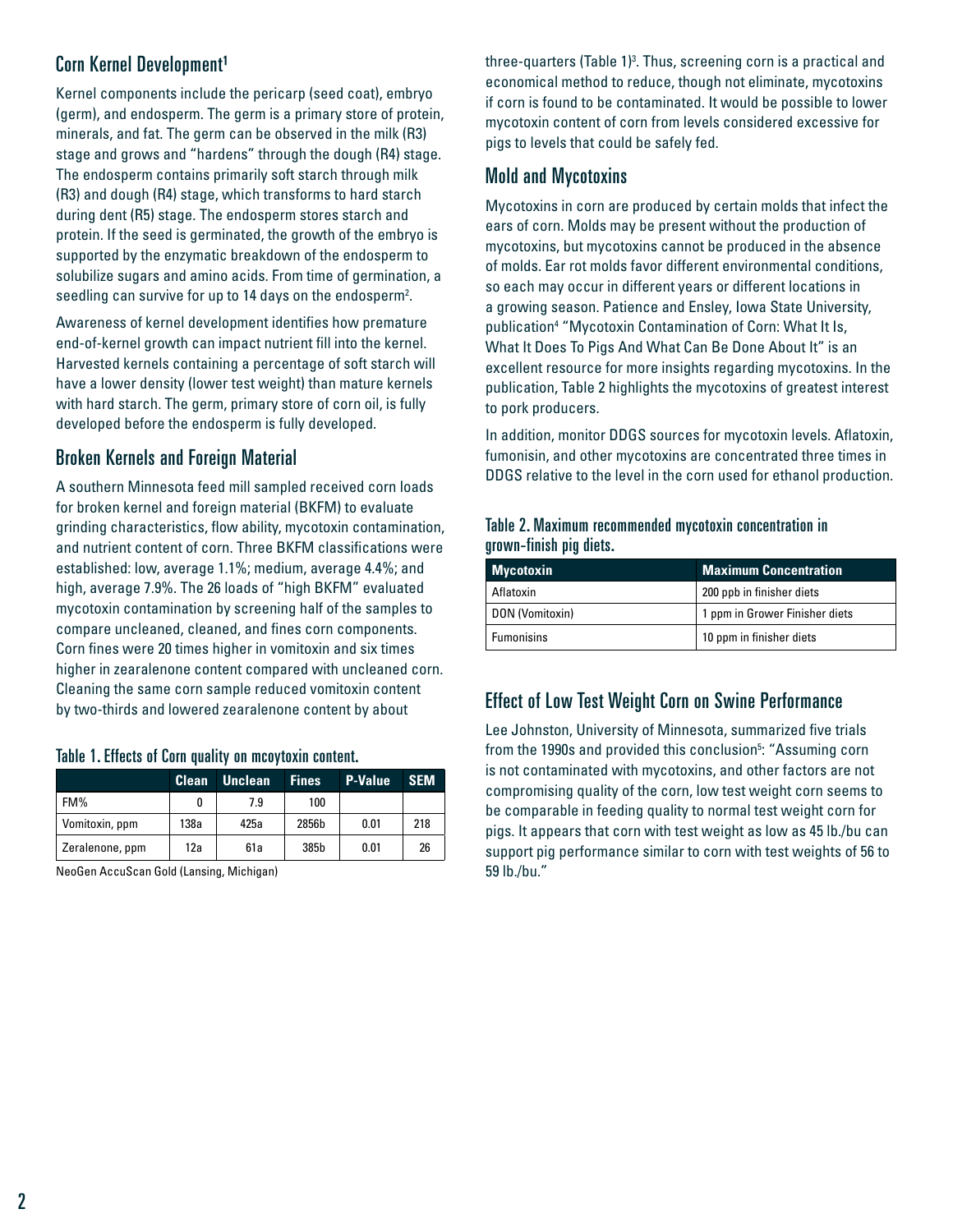Trial data is included for grow-finish from Minnesota (Table 3) $^{\rm 6}$ and South Dakota (Table 4)<sup>7</sup> and nursery data from Michigan (Table 5)<sup>8</sup>. South Dakota State University researchers found that adding fat (extruded soybean or soy oil) to corn-based diets containing very low test weight corn (36 or 44 lb./bu.) had no effect on daily gain but did improve daily feed intake and feed efficiency of growing-finishing pigs.<sup>9</sup>

#### Table 3. Performance of growing pigs fed corn of varying test weights- Minnesota, 1993

|                      | 1991 |                   | 1992              |                   |
|----------------------|------|-------------------|-------------------|-------------------|
| Trait                |      | 10                | 13                | 16                |
| Test wt. lb./bu.     | 57   | 49.5              | 47.5              | 48.5              |
| Gain, lb./day        | 1.65 | 1.58              | 1.63              | 1.49 <sup>a</sup> |
| Feed intake, lb./day | 5.69 | 5.50 <sup>b</sup> | 5.81 <sup>b</sup> | 5.47 <sup>b</sup> |
| Gain/feed            | 3.46 | 3.48              | 3.57              | 3.69              |

Initial pig weight =  $77$  lb.; final weight =  $229$  lb.

a Different from 1991 corn (P<.01)

b Quadratic effect with 1992 corn (P<.01)

#### Table 4. Performance of growing pigs fed corn of varying test weights - GTA feeds, South Dakota, 1993

|               | Test weight, lb./bu. |      |      |      |
|---------------|----------------------|------|------|------|
| Trait         | 40                   | 45   | 50   | 55   |
| Gain, lb./day | 1.76                 | 1.76 | 1.71 | 1.77 |
| Gain/feed     | .33                  | .32  | .33  | .34  |

Initial pig weight =  $43$  lb.; final weight =  $252$  lb.

## Table 5. Performance of growing pigs fed corn of varying test weights- Michigan, 1993

|                      | Test weight, Ib./bu. |                   |                   |                   |
|----------------------|----------------------|-------------------|-------------------|-------------------|
| Trait                | 42                   | 47                | 51                | 59                |
| Gain, lb./day        | 1.43 <sup>b</sup>    | 1.32 <sup>c</sup> | 1.41 <sup>b</sup> | 1.41 <sup>b</sup> |
| Feed intake, lb./day | 2.91 <sup>b</sup>    | 2.69c             | 2.87 <sup>b</sup> | 2.84 <sup>b</sup> |
| qain/feed            | .49                  | .50               | .49               | .49               |

Initial pig weight = 29 lb. ; 4-week trial

b,cMeans within a row with unlike superscripts differ (P<.05) Retrospective anamysis: corn source contained 2 ppm vomitoxin

 A trial evaluated the effects of drought-affected corn and non-starch polysaccharide enzyme inclusion on nursery pig growth performance also showed lower test weight did not impact pig performance. Trial data for only corn sources are provided (Table 6)<sup>10</sup>. Corn type did not affect the apparent total tract digestibility of DM, ash, CP, or crude fat (P > 0.10), but pigs fed diets manufactured from normal corn had greater (P < 0.05) apparent total tract digestibility of crude fiber than those fed diets manufactured from drought-affected corn. This may be attributed to greater xylan concentration in droughtaffected corn. Authors concluded drought stress did not alter the non-starch polysaccharide concentration of corn beyond xylan concentration, so it was not surprising enzyme inclusion showed little benefit to nursery pig growth performance.

#### Table 6. Effects of drought effected corn of nursery pig performance. Iowa corn and Kansas trial, 2012

| <b>Trait</b>              | <b>Normal</b> | <b>Drought</b> |  |  |  |  |
|---------------------------|---------------|----------------|--|--|--|--|
| Corn, Test weight lb./bu. | 55.9          | 54.3           |  |  |  |  |
| Corn, moisture %          | 12.6          | 12.4           |  |  |  |  |
| Corn, CP %                | 8.5           | 9.4            |  |  |  |  |
| Corn, Crude fat %         | 3.2           | 3.2            |  |  |  |  |
| ADG, lb./day              |               |                |  |  |  |  |
| d 10 to 25                | 0.75          | 0.73           |  |  |  |  |
| d 25 to 35                | 1.21          | 1.21           |  |  |  |  |
| d 10 to 35                | 0.93          | 0.93           |  |  |  |  |
| ADFI, Ib./day             |               |                |  |  |  |  |
| d 10 to 25                | 1.01          | 0.99           |  |  |  |  |
| d 25 to 35                | 1.85          | 1.79           |  |  |  |  |
| d 10 to 35                | 1.34          | 1.32           |  |  |  |  |
| G:F                       |               |                |  |  |  |  |
| d 10 to 25                | 0.74          | 0.73           |  |  |  |  |
| d 25 to 35                | 0.65          | 0.68           |  |  |  |  |
| d 10 to 35                | 0.69          | 0.70           |  |  |  |  |
| ADFI, Ib./day             |               |                |  |  |  |  |
| DM                        | 85.3          | 85.2           |  |  |  |  |
| СP                        | 78            | 85.2           |  |  |  |  |
| Crude fat                 | 85.3          | 85.2           |  |  |  |  |
| Crude fiber               | 53.7          | 48.0           |  |  |  |  |

Initial pig weight = 14.8 lb. ; 25 day reial

# Corn Test Weight Correlation with Energy Level

In 1992, OMAFRA Feed Quality Laboratory tested the quality of poultry metabolizable energy value of 90 corn samples (1992 harvest; avg test weight 49 lb./bu). Based on the metabolizable energy findings, they concluded the 1992 harvest averaged 5% lower than previous years' "normal test weight" corn. However, among the overall 90 samplings, there was a poor relationship between test weight and the energy value; suggesting factors such as hybrid differences, maturity at time of killing frost, harvest moisture level, drying temperature, and handling damage all may have contributed significantly to the variability.<sup>11</sup> That same year, Nick Dale (University of Georgia) evaluated 26 corn samples of varied test weights (free of insect and mold damage) for true metabolizable energy (TMEn) and protein content for poultry<sup>12</sup>. He summarized there was a slight, but significant positive correlation between test weight and TMEn. However, there was considerable sample variation of TMEn content within test weight, suggesting there is limited need for reformulation to poultry diets for energy content when corn is above 50 lb./bu. There was no significant effect of bushel weight on crude protein content.

A trial evaluated the digestibility and fermentation differences between high and low energy corn samples and the response to xylanase supplementation in pigs<sup>13</sup>. Corn source: high energy (3.74 Mcal DE/kg, 6.5% NDF. and 7.1% TDF on DM basis) and low energy (3.60 Mcal DE/kg, 8.3% NDF. and 8.6% TDF on DM basis) did not affect apparent ileal digestibility of gross energy or dry matter. High energy diets had greater apparent total tract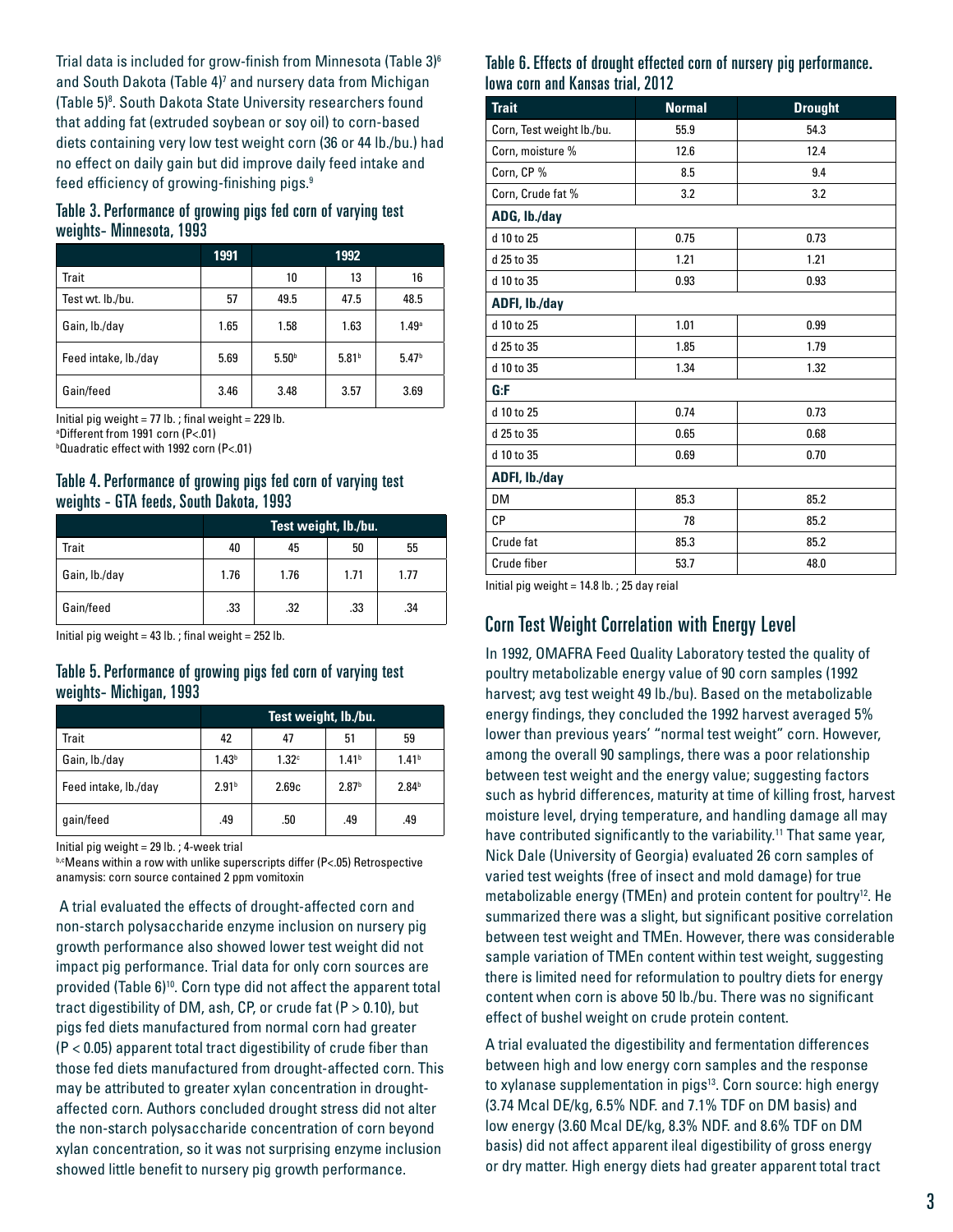digestibility of gross energy; however, no difference for total digestible dietary fiber. The energetic differences among these corn samples appeared to be driven by fermentability in the hindgut. Supplementing xylanase improved digestibility irrespective of the digestibility energy content of corn.

The year 2012 brought drought conditions to most of the US Corn Belt. Iowa temperatures averaged 6.8ºF above normal and rainfall was 24.8% below normal. Iowa State University researchers evaluated 28 corn samples from the 2012 droughtstressed crop and two normal corn samples from 2011 to investigate the impact of growing on corn composition and energy content, and determine if relationships exist among corn quality measurements, chemical composition, and digestibility of energy<sup>14</sup>.

While physical measurement of the drought-stressed corn had a wide variation of yield (36.4 to 220 bu./ac.) and 1,000 kernel weight (176 to 386 g), kernel density and test weight were virtually the same (Table 7). Overall, the data on chemical composition of the drought-stressed corn was not very different compared with typical corn (Table 8).

|                                   | <b>CNTRL</b> <sup>b</sup> |       | D <sub>S</sub> <sup>c</sup> | <b>DS Range</b> |
|-----------------------------------|---------------------------|-------|-----------------------------|-----------------|
| P-Value                           |                           |       |                             |                 |
| No. of samples                    | 2                         | 28    |                             |                 |
| Kernem Density, g/cm <sup>3</sup> | 1.27                      | 1.27  | $1.26 - 1.30$               | .904            |
| 1,000 kernel wt. q .344           | 337                       | 284   | 176-386                     |                 |
| Test Weight, lb./bu.              | 59.3                      | 58.6  | 55.3-60.9                   | .653            |
| BKFM <sup>d</sup> , %             | 0.8                       | 0.7   | $0.2 - 2.0$                 | .953            |
| Yield, bu./ac.                    |                           | 118.5 | 36.4-220.2                  |                 |

# Table 7. Physical measurements of 2012 corn samples.<sup>a</sup>

ª All values presented on an as-is basis,

b CNTRL = 2 corn samples from 2011 crom (from ames, Iowa)

c DS = 28 corn samples drom 2012 drought stress crop (from Iowa and Illinois) d BKFM = Broken Kernel Foreign Material

|                  | <b>CNTRL</b> <sup>b</sup> |      | D <sub>S</sub> <sup>c</sup> | <b>DS Range</b> |  |  |
|------------------|---------------------------|------|-----------------------------|-----------------|--|--|
| P-Value          |                           |      |                             |                 |  |  |
| No. of samples   | 2                         | 28   |                             |                 |  |  |
| $CP. \%$         | 8.5                       | 9.18 | 7.98-11.07                  | .108            |  |  |
| Ether Extract, % | 4.07                      | 3.96 | 2.91-4.83                   | .579            |  |  |
| ADF, %           | 1.89                      | 2.23 | 1.82-3.14                   | < .001          |  |  |
| <b>NDF. %</b>    | 6.92                      | 8.19 | 7.02-10.14                  | .015            |  |  |
| Starch, %        | 70.5                      | 69.5 | 67.4-71.6                   | .419            |  |  |

# Table 8. Chemical composition 2012 corn samples.<sup>a</sup>

ª All values presented on a DM basis

b CNTRL = 2 corn samples from 2011 crom (from ames, Iowa)

c DS = 28 corn samples drom 2012 drought stress crop (from Iowa and Illinois)

Diets formulated using each of the corn samples were fed to individual barrows to determine DE values (data not shown). Authors concluded no statistically significant correlations were observed between DE and starch or ADF content, or between DE and test weight.

# Corn Crude Protein Correlation with Lysine

Research has shown there is low correlation between protein and lysine content of corn. Lee Johnston's review on this subject reported the correlation ranged from 0.64 to 0.73 between corn protein and lysine<sup>15</sup>, indicating it is not necessary to reformulate swine diets due to variations in corn protein content.

# Factors That Influence Corn Test Weight<sup>16,17,18</sup>

Test weight is a volumetric measurement (official bushel measures 1.244 cubic feet). Some associate test weight with grain yield; yet research has shown there is a poor relationship between corn test weight and grain yield<sup>19</sup>. Multifactorial events or conditions can impact final test weight, including:

- Severe photosynthetic stress during dough (R4) and dent (R5) stages of grain fill reduces kernel weight and can cause premature kernel black layer formation. Decreased kernel weight can result from severe drought and heat stress during grain fill; extensive European corn borer tunneling (especially in the ear shanks); loss of photosynthetic leaf area by nutrient deficiency, hail, insects, or disease (blight, fungus) during grain fill; and killing fall frosts prior to normal black layer development.
- Hybrid differences.
- Physical characteristics of the kernel such things as size, density, shape, and "slickness" of the outer kernel layer.
- Relationship grain moisture and test weight. As kernel moisture decreases, grain test weight increases. Why? The reason is two-fold: as grain dries it also shrinks, allowing for more kernels to "pack" into a volume bushel. Additionally, dry corn is naturally more slippery, or slick, which tends to allow for better packing. Factors such as hybrid, mechanical condition of the grain, and drying temperature come into play. Grain with a high percentage of damaged kernels will increase less than high quality grain. Grain dried at temperatures in excess of 180ºF also will have less of an increase.

# Feed Mill and Nutritionist Considerations:

#### **Establish incoming corn quality standards (48 lb. test weight, 5% BKFM, etc.).**

#### **Prioritize grain bins for quality corn.**

- Corn for swine feed versus sale.
- Prioritize quality corn for breeding herd and nursery diets.

#### **Consider screening incoming corn.**

- Fines have higher levels of mold/mycotoxins.
- Fines impact dryer efficiency and storage aeration.